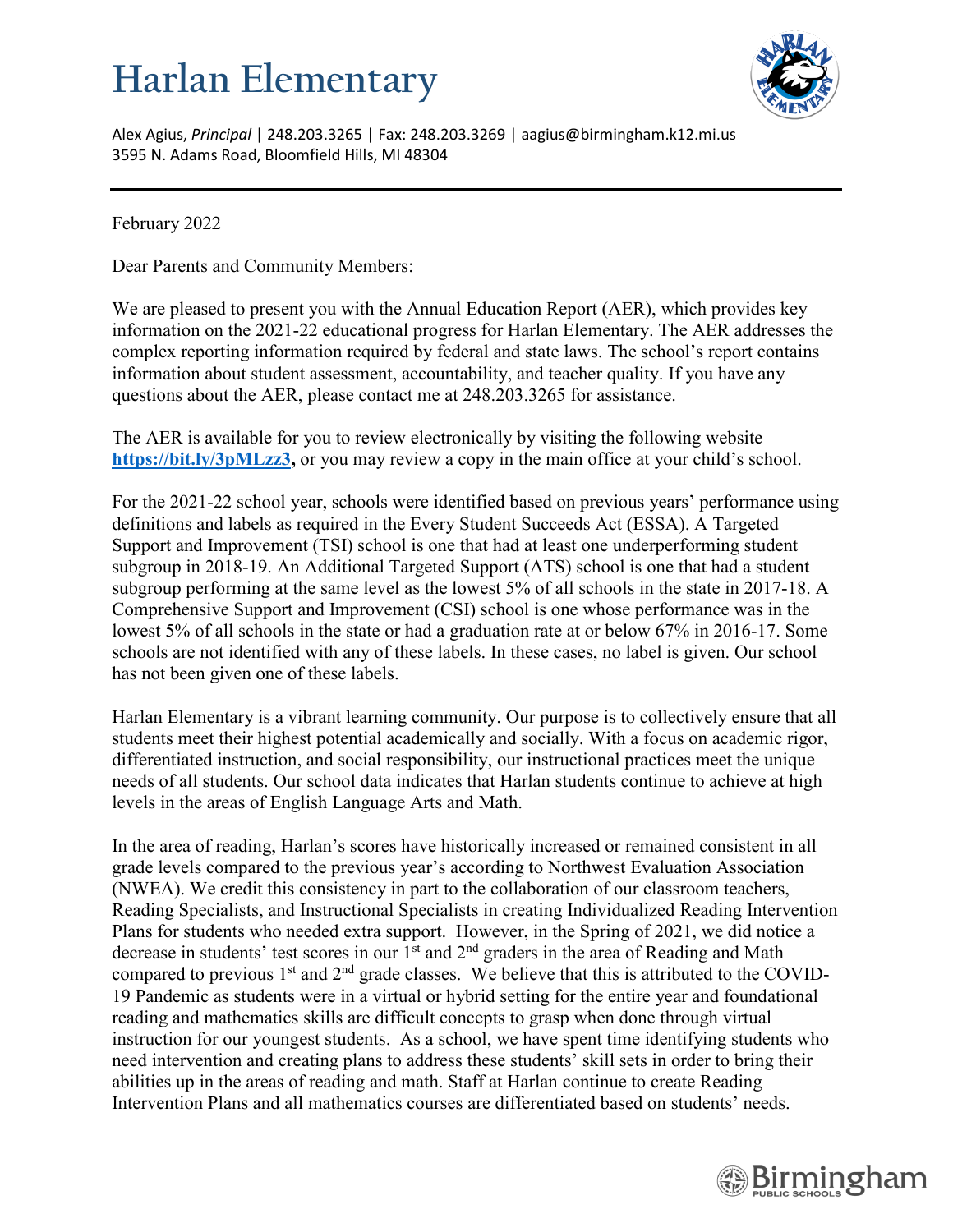Additionally, we offer an advanced math course for students who are performing significantly above grade level in the 5<sup>th</sup> grade.

Overall, Harlan students perform at a higher rate on the NWEA as compared to the National Norms average. Students are offered mathematics instruction at their appropriate level.

State law requires that we also report additional information.

- 1. Birmingham Public Schools is a closed district, which means that families must live within the district to be placed at a neighborhood school. Tuition-based programs are available for out-of-district families interested in attending our district.
- 2. The 2020-2021 school year marked the  $2<sup>nd</sup>$  year of our school improvement plan in the area of writing and reading. The staff continues to work collaboratively to utilize common word lists for each grade level. Each list is comprised of words that students are expected to read and write correctly in a particular grade level. These lists are taught intentionally, posted in classrooms, and shared with parents.

Teachers continue to use school created rubrics addressing specific convention expectations by grade level. Teachers regularly check for the correct use of these conventions and record their monthly assessments in a common document so that we can track students' progress by school and grade level. We are continuing with this as our school improvement plan for the 2021-22 school year due to the COVID-19 Pandemic, however, we saw marked progress in this area.

In the area of reading, we continue to utilize guided reading and individualized instruction to meet our students' needs. Our teachers regularly assess students in order to determine next steps for instruction and to identify those students who might benefit from a targeted intervention. Once those students are identified, our classroom teachers, Reading Specialists, Instructional Specialist, and principal work together to create an intervention plan for each individual student. Student progress is monitored and adjustments are made as needed.

Harlan is in the 2<sup>nd</sup> year of a new phonics program in kindergarten through 2nd grade classrooms with the goal of increasing our students' foundational understanding of both reading and writing.

Finally, we have recently created growth goals for some individual students in each classroom. Small, short-term foundational goals are determined by the classroom teacher along with collaboration with our Academic Specialists so that targeted intervention may be provided to a student on a daily basis by the teacher or support staff. Weekly progress monitoring takes place for each student involved in this model.

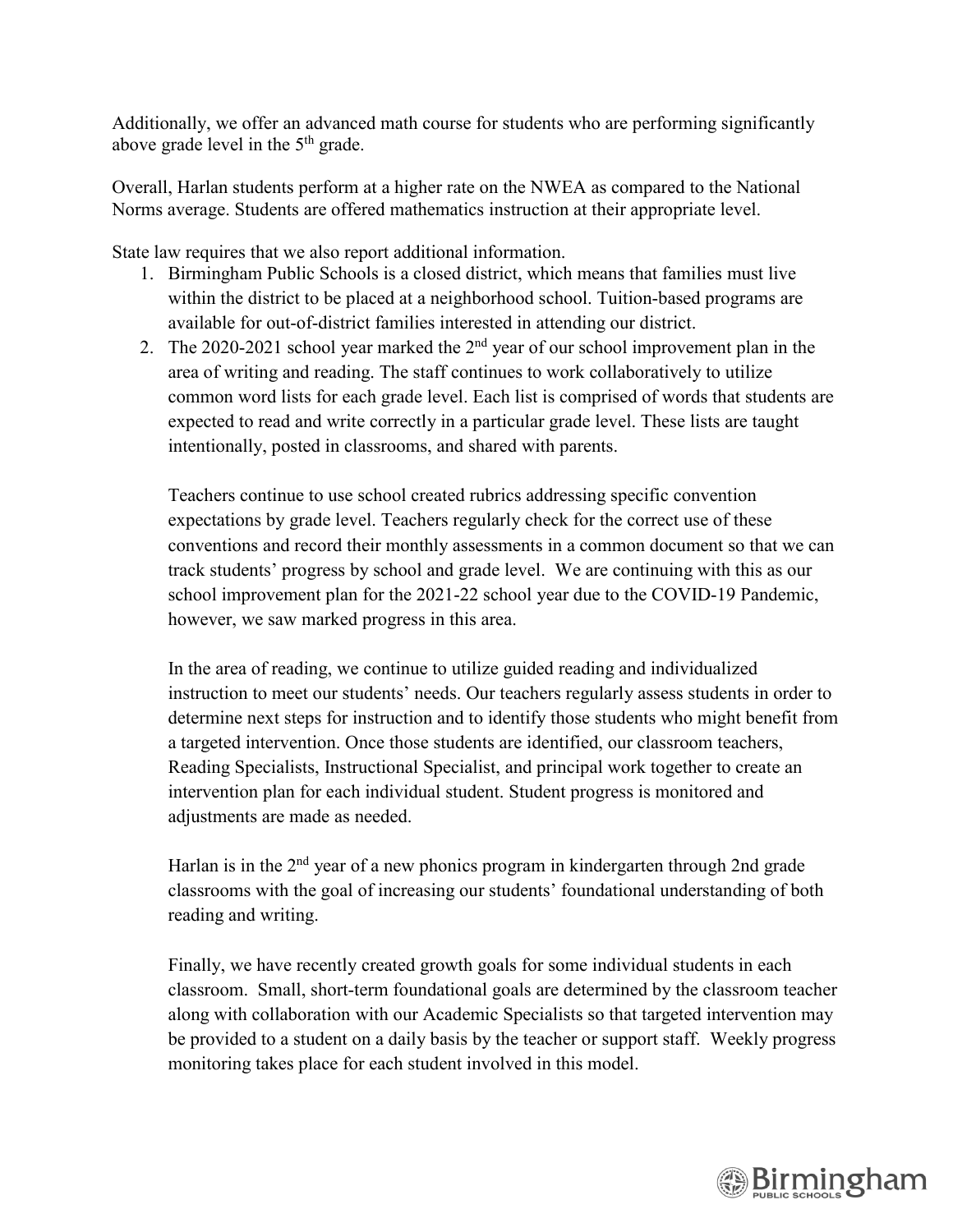- 3. BPS offers specialized schools to students within the district
	- a. Birmingham Covington School is a 3-8 district-wide school of choice open to BPS students with a special emphasis on science and technology. Interested students may register to enroll. If there aren't enough spaces available, a lottery is held in January to select students for the upcoming school year.
	- b. Lincoln Street Alternative High School seeks to develop the unique talents of their students by providing them the opportunity to acquire the skills, knowledge, and attitude necessary to live successfully in a changing world. LSAHS provides a flexible learning environment in a family atmosphere that encourages student decision-making, critical thinking, understanding of and appreciation for individual and cultural differences, and good citizenship in our democratic society.
	- c. BPS partners with the International Academy to offer the International Baccalaureate program to high school students. Currently, the district holds 80 seats for interested students accepted into the program.
	- d. Oakland Schools Technical Campus Southeast is an extension of the high school program and provides nine educational clusters which are developed around broad occupational areas containing many different, but related, career training options for students.
- 4. BPS adheres to the Career and College Readiness academic standards and Michigan Merit Curriculum from the State of Michigan. Information on these can be found at http://tinyurl.com/MI-Standards. In addition, our district continues to work to fully align our K-12 curriculum with state and national standards. As work progresses on these efforts, information will be made available to parents on our district website under the Teaching and Learning Department page.
- 5. The district administers the NWEA Math and Reading assessments in Grades 1-5. Below are spring 2021 and spring 2019 mean RIT (Rasch unIT) scores, compared to national norm RIT scores.

**RIT Mean Score**

| <b>NWEA Reading</b>        |             | KIT Mean Score |       |                       |       |       |
|----------------------------|-------------|----------------|-------|-----------------------|-------|-------|
|                            | Year        | 1st            | 2nd   | 3rd                   | 4th   | 5th   |
| Harlan                     | Spring 2021 | 179.1          | 189   | 208.1                 | 213.1 | 218.9 |
| Harlan                     | Spring 2019 | 187.0          | 197.3 | 208.5                 | 213.3 | 217.2 |
| <b>NWEA National Norms</b> | Spring 2020 | 171.4          | 185.6 | 197.1                 | 204.8 | 211   |
|                            |             |                |       |                       |       |       |
|                            |             |                |       | <b>RIT Mean Score</b> |       |       |
| <b>NWEA Math</b>           | Year        | 1st            | 2nd   | 3rd                   | 4th   | 5th   |
| Harlan                     | Spring 2021 | 183            | 193.2 | 207.4                 | 217.8 | 230.9 |
| Harlan                     | Spring 2019 | 191.0          | 204.0 | 209.7                 | 217.6 | 226.6 |
| <b>NWEA National Norms</b> | Spring 2020 | 176.4          | 189.4 | 201.1                 | 210.5 | 218.8 |